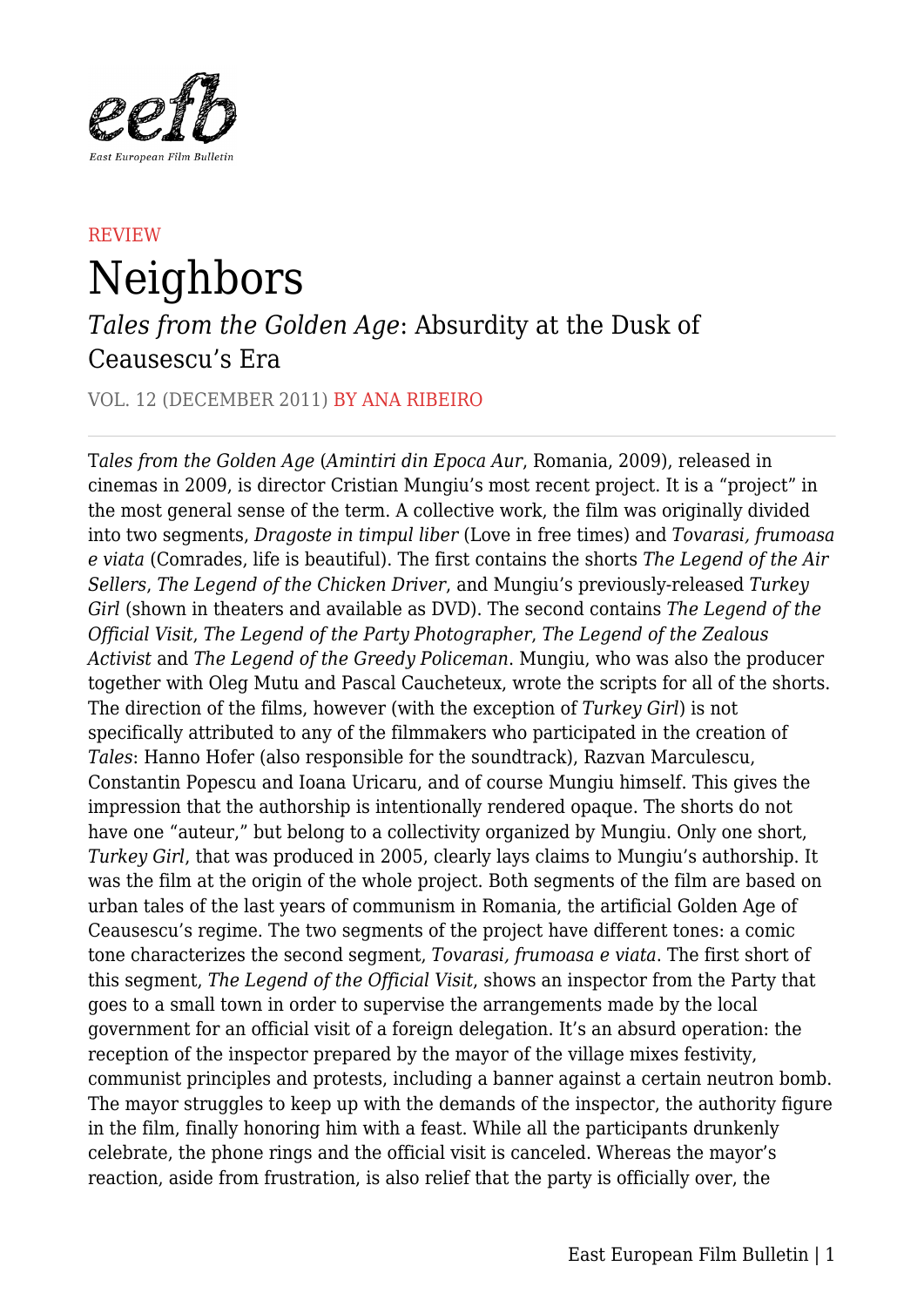inspector reacts conversely: using his authority once more by suggesting that everybody take a ride on the carousel of the village's fair. And when the inspector says "everybody", it is "everybody", so even those responsible for the attraction are circling on the ride. When the mayor starts choking, it becomes evident that there's no one to stop the carousel and that authorities will continue spinning around helplessly until the carousel runs out of gas. Could this be a warning about the danger of blindly obliging official orders? A judgement of mindless festivity? Whatever the cause, here is a time when no one seems to hear cries for real needs, even urgent ones. The second short story is *The Legend of the Party Photographer*, set in the offices of the official newspaper Scîntea, in the House of People, the megalomaniac palace built by Ceausescu in Bucharest in the 1980s. Here the exaggerated influence of the highranked Party members is shown via the domaine of the press, and more specifically via the photo-shop-like manipulation of the ruler's figure in photographs. Ceausescu must be taller and have a hat on his head like the French president Giscard d'Estaing, who is next to him in the picture. The obsession to seemingly insignificant details leads to a major mistake: the last minute Ceausescu can be seen with one hat on his head and another in his hands, inadvertently making it clear that the picture was manipulated, just as the manipulation of the country's image and reality at large was becoming clear in that era. The third tale, *The Legend of the Zealous Activist* enriches the analysis of the discordance between the the Party directives and the real needs and mindset of the Romanian population. In this story, an activist feverishly decides to contribute to one of the goals of the government, which is to eradicate illiteracy in small villages. Once he arrives in one of these small towns, he has to deal with problems of another nature. The main problem there is electricity, the adults are ashamed of sharing school benches with children and the "official" knowledge is challenged by the people's "life" knowledge. In an environment that sometimes resembles one of the Middle Ages, he is obliged to use the authorities, calling upon the aid of the police to coerce the adults into going to school. Finally, this "official" knowledge he brought ends up by betraying him, and he leaves the city after a comic "accident". The last story of the segment, *The Legend of the Greedy Policeman* shows how making up schemes to get what one wants became part of the Romanian daily life since a very early age. Two schoolboys, Mircea and Dorut, try to "buy" the appreciation of a school colleague with sandwiches. Mircea is particularly keen on these methods: in order to help Dorut at school, he demands something in exchange: parts of the pig Dorut's family is getting for Christmas. However, Dorut's father is prone to do everything he can, not to share a single part of the animal. The process of killing the pig is comic yet tense, ending up with an accident. Dorut's greed is counterproductive for his own family. The segment *Dragoste in timpul liber* is composed of two tales both in a more romantic tone. The short is set in a specifically Romanian context, illustrating the teenager Crina's quest for money for a school trip, while her parents are more interesting in saving for their life-long (and very Romanian) dream to buy a Dacia, the national "Communist" car. During a night at a friend's house, Crina meets Bughi. She recognizes him as the bureaucrat who has passed by her house earlier in the film, requesting a bottle with water to "make tests". That night, as they watch Bonnie and Clyde thanks to a friend's VCR (said to cost as much as a Dacia), they form a similar relationship, with a Romanian twist. He invites her to join his scheme: knocking door to door pretending to be